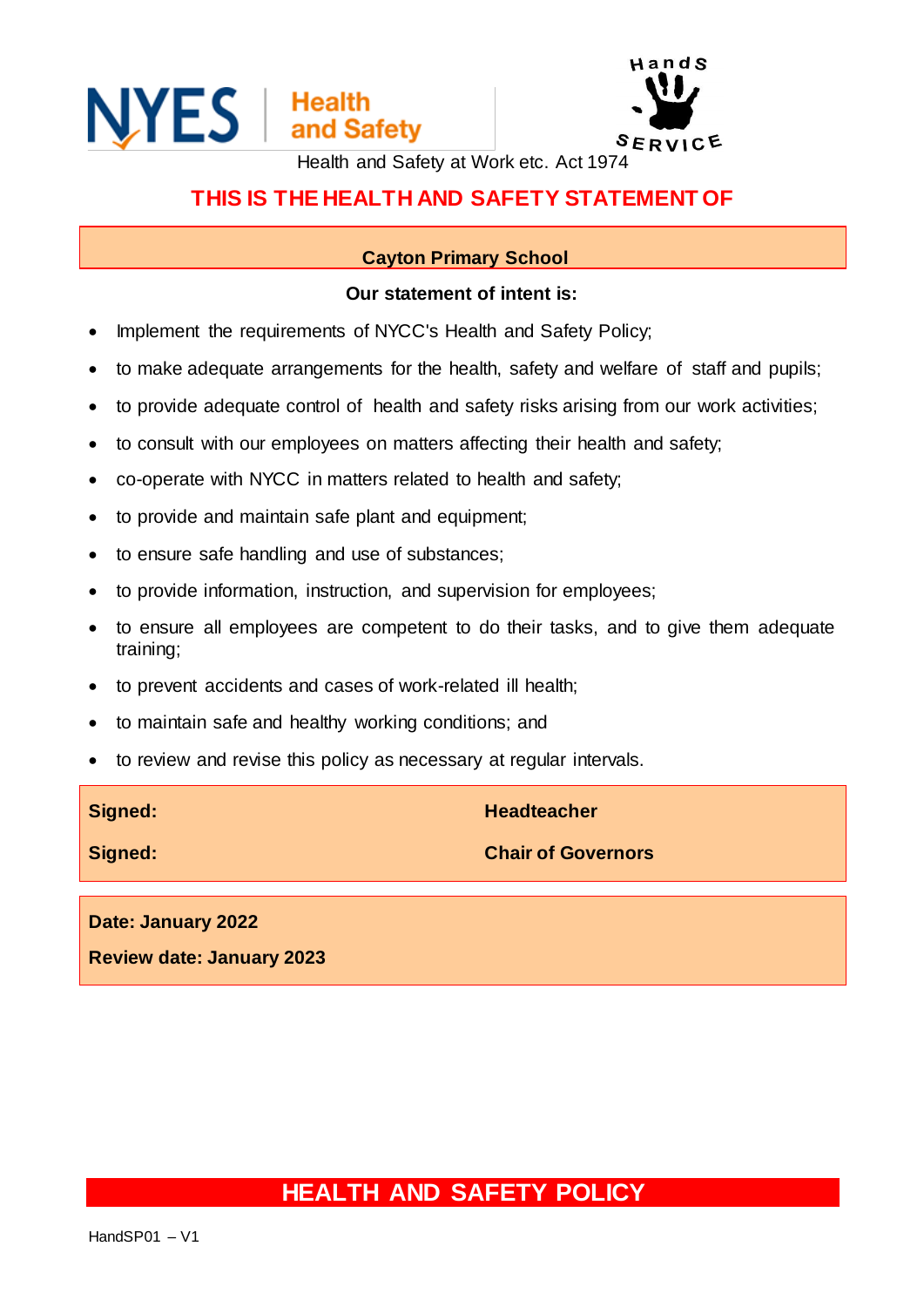### **RESPONSIBILITIES**

**Overall responsibility for health and safety within the establishment is that of:**

**Mrs Juliet Monaghan (Headteacher) Mr Michael Taylor (Acting Assistant Headteacher) Resource Committee Governors**

**To ensure health and safety standards are maintained/improved, the following people have responsibility in the following areas:**

**Name: Mr S Shasanya (NYCC Building Cleaning Services) Responsibility: Caretaker**

**Name: Mrs J Hall Responsibility: School Cook (NYCC)**

**Name: Countrywide Responsibility: Maintenance of the school grounds**

**Name: Continental Sports Responsibility: Large P.E apparatus and outdoor play apparatus.**

**All employees have to:**

- **co-operate with supervisors and managers on health and safety matters;**
- **not interfere with anything provided to safeguard their health and safety;**
- **take reasonable care of their own health and safety and of others; and**
- **report all health and safety concerns to an appropriate person (as detailed in this policy statement).**

## **ARRANGEMENTS**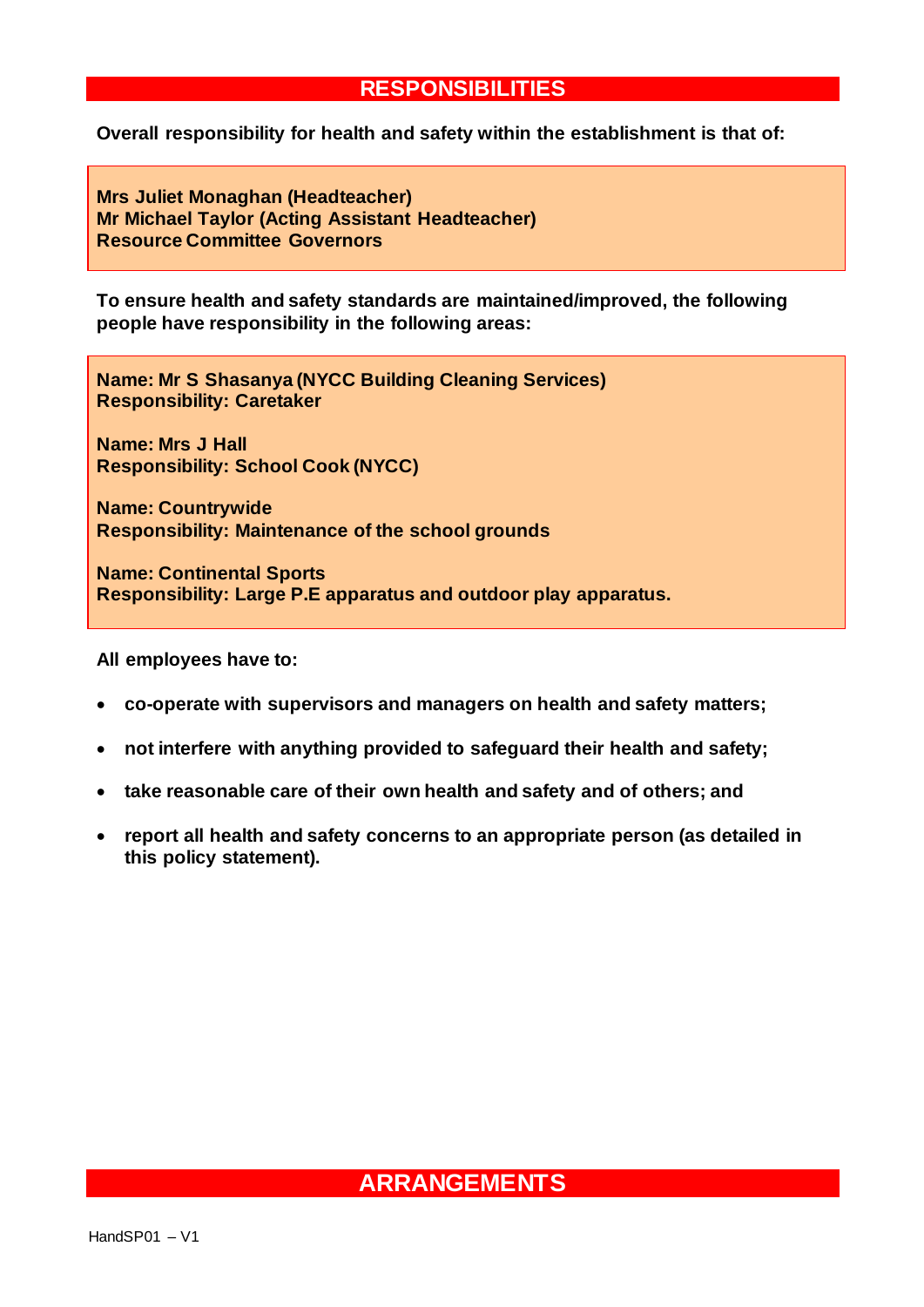#### **HEALTH AND SAFETY RISKS ARISING FROM OUR WORK ACTIVITIES**

**Risk assessments will be undertaken by:**

- **The Headteacher**
- **Health and Safety Lead**
- **Teaching and support staff**
- **Any other member of staff requested to undertake a risk assessment by the Headteacher**
- **NYCC Building Cleaning Services**
- **County Caterers**
- **Catering Staff**
- **Countrywide**
- **Continental Sports**
- **NYCC Property Services**
- **Any other individual/ company at the request of the Headteacher**

**The findings of the risk assessments will be reported to:**

**The Headteacher/ Health and Safety Lead Governors Staff were necesssary NYCC Property Services Countrywide Sport Safe UK NYCC**

**Action required to remove/control risks will be approved by:**

**Headteacher and Health and Safety Lead in consultation with managers of appointed companies.**

**The person responsible for ensuring the action required is implemented is**

| The Headteacher/ Health and Safety Lead |
|-----------------------------------------|
| <b>Governors</b>                        |
| <b>Staff</b>                            |
| <b>NYCC Property Services</b>           |
| <b>NYCC Building Cleaning Services</b>  |
| <b>Countrywide</b>                      |
| <b>Sport Safe UK</b>                    |
| <b>NYCC</b>                             |

**Checks that the implemented actions have removed/reduced the risks will be carried out by:**

- **Headteacher**
- **Health and Safety Lead**
- **The member of staff completing the risk assessment.**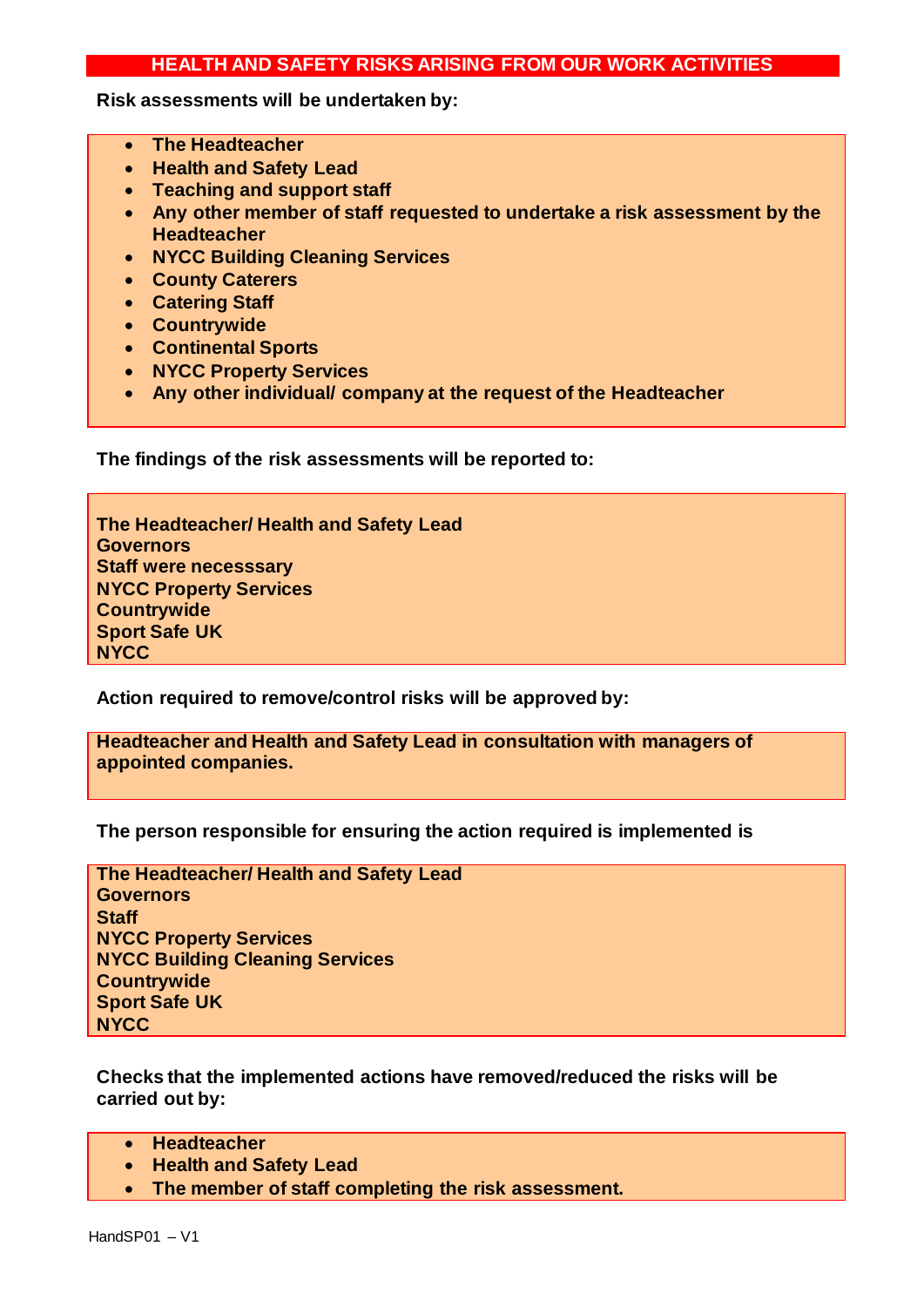**See individual Risk Assessments. In the event of an accident, annually or when the work activity changes, whichever is soonest.**

# **ARRANGEMENTS**

**CONSULTATION WITH EMPLOYEES**

**Employee Representative(s) are:**

**Juliet Monaghan (Headteacher)**

**Michael Taylor (Acting Assistant Headteacher/Health and Safety Lead)**

**Carol Tindall (Chair of Governors)**

**Consultation with employees is provided by:**

**Agenda item on staff weekly meetings**

**Staff briefing and noticeboard**

**Resource Committee Meetings/Governors meetings**

# **ARRANGEMENTS**

### **SAFE PLANT AND EQUIPMENT**

**Identifying equipment/plant, which will need maintenance is the responsibility of:**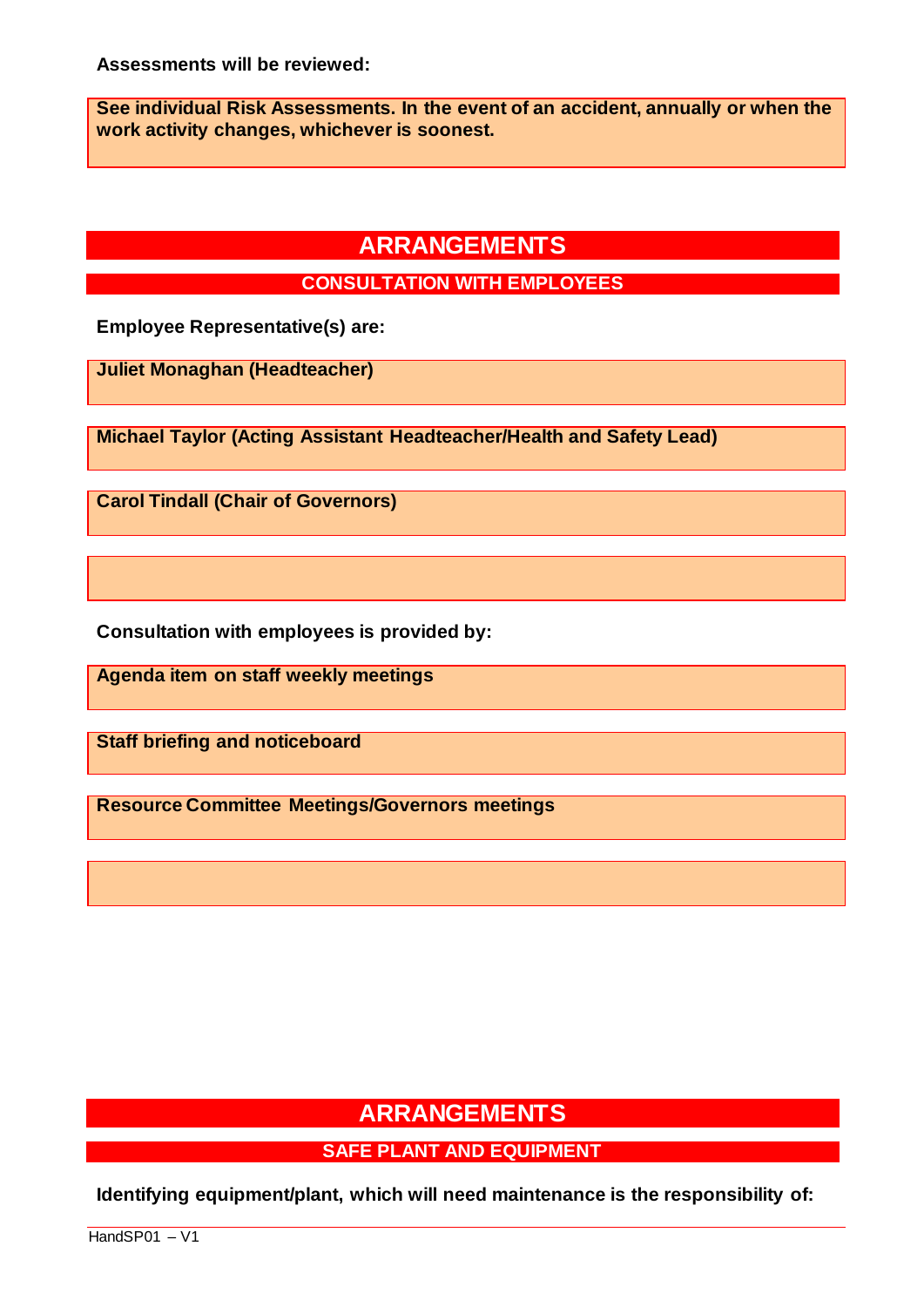**The Headteacher/ Health and Safety Lead NYCC Property Services NYCC Building Cleaning Services NYCC County Caterers**

**Ensuring effective maintenance procedures are drawn up is the responsibility of:**

**The Headteacher/ Health and Safety Lead NYCC Property Services NYCC Building Cleaning Services NYCC County Caterers Any County Contractors**

**The person responsible for ensuring that all identified maintenance is implemented is:**

**The Headteacher/ Health and Safety Lead NYCC Property Services NYCC Building Cleaning Services NYCC County Caterers Any County Contractors**

**Problems with plant/equipment should be reported to:** 

**School Office Headteacher/ Health and Safety Lead**

**Checking plant and equipment health and safety standards before purchase is the responsibility of:**

**The Headteacher/ Health and Safety Lead Members of staff where appropriate**

## **ARRANGEMENTS**

#### **SAFE HANDLING AND USE OF SUBSTANCES**

**Identifying substances which need a COSHH assessment is the responsibility of:**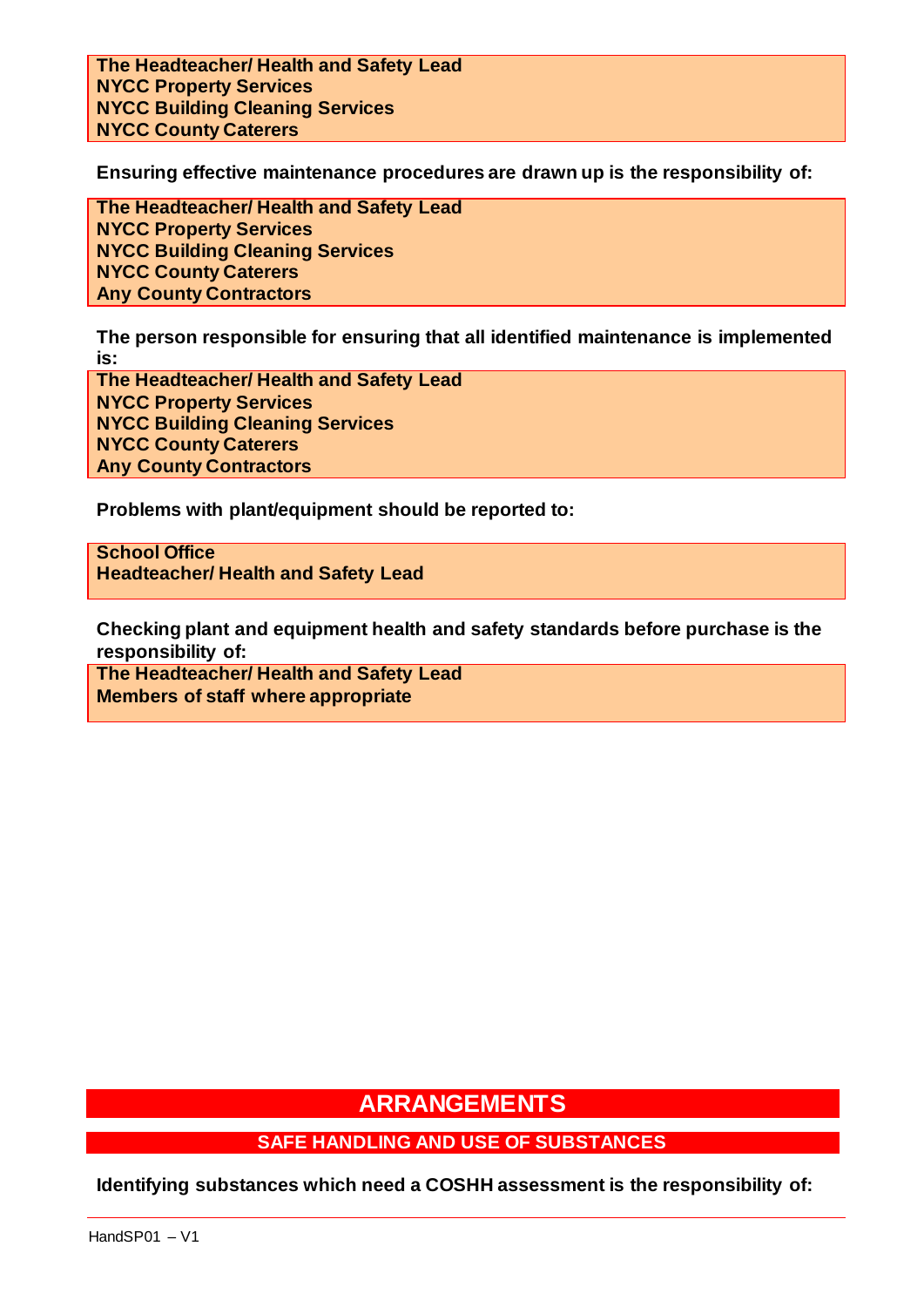**Property Services Building Cleaning Services NYCC County Caterers Countrywide**

**The person(s) responsible for undertaking COSHH assessments is/are:**

**Property Services Building Cleaning Services NYCC County Caterers Countrywide**

**Ensuring that all actions identified in the assessments are implemented is the responsibility of:**

**Property Services Building Cleaning Services NYCC County Caterers Countrywide**

**The person responsible for ensuring that relevant employees are informed about COSHH assessments is:**

**Property Services Building Cleaning Services NYCC County Caterers Countrywide**

**Checking that substances can be used safely before they are purchased is the responsibility of:**

**Property Services Building Cleaning Services NYCC County Caterers Countrywide**

**Assessments will be reviewed:**

**See individual Risk Assessments. In the event of an accident, annually or when the work activity changes, whichever is soonest.**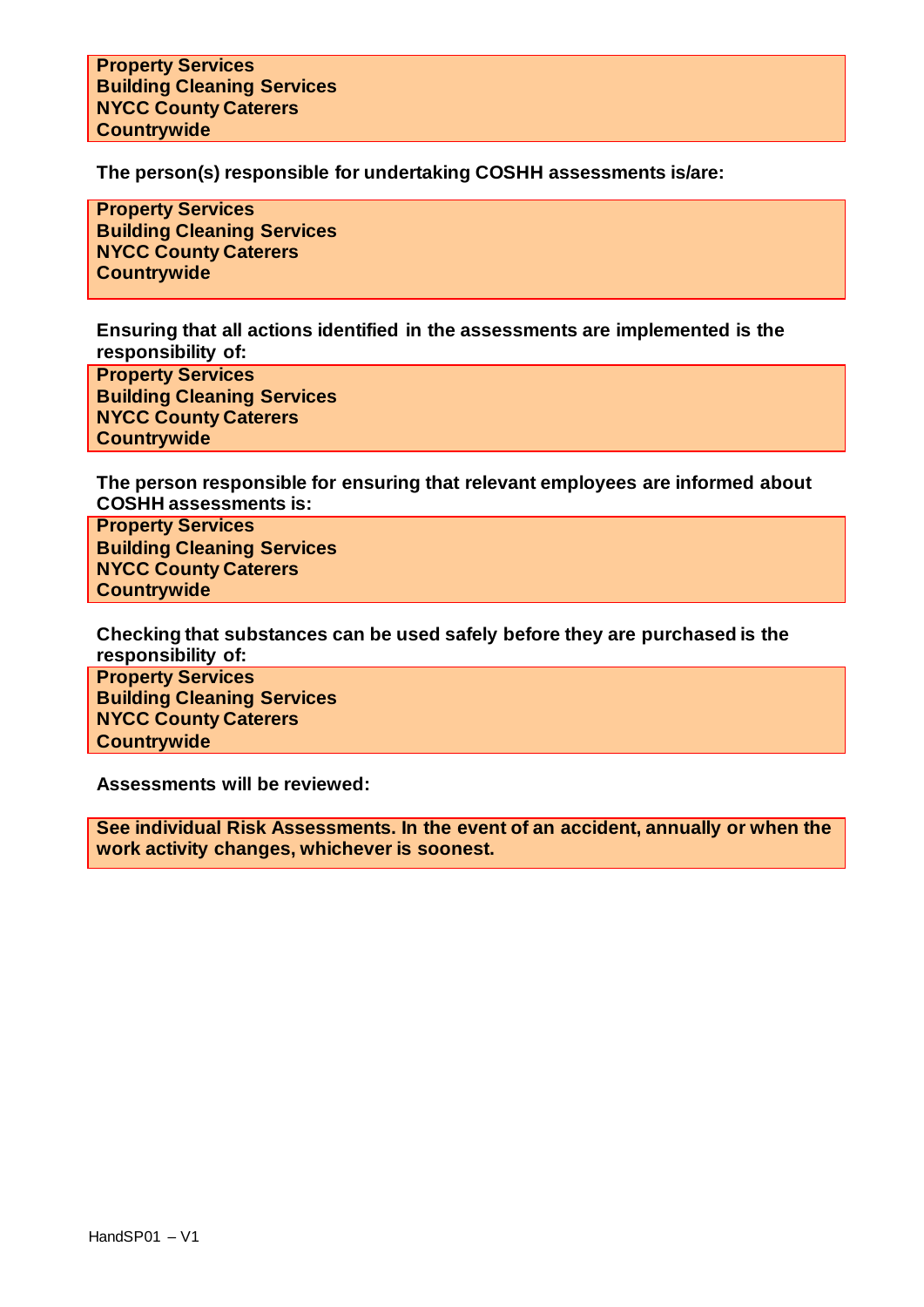### **INFORMATION, INSTRUCTION AND SUPERVISION**

**The Health and Safety Law poster is displayed at:**

**Office**

**Health and safety advice is available from your HandS Safety Risk Adviser:**

**Wayne Thickett, NYCC HandS Service**

**Supervision of young workers and trainees will be arranged/ undertaken/monitored by:**

**Headteacher Teaching staff Support staff**

**Ensuring that our employees working at locations under the control of other employers, are given relevant health and safety information is the responsibility of:**

**Headteacher/Health and Safety Lead**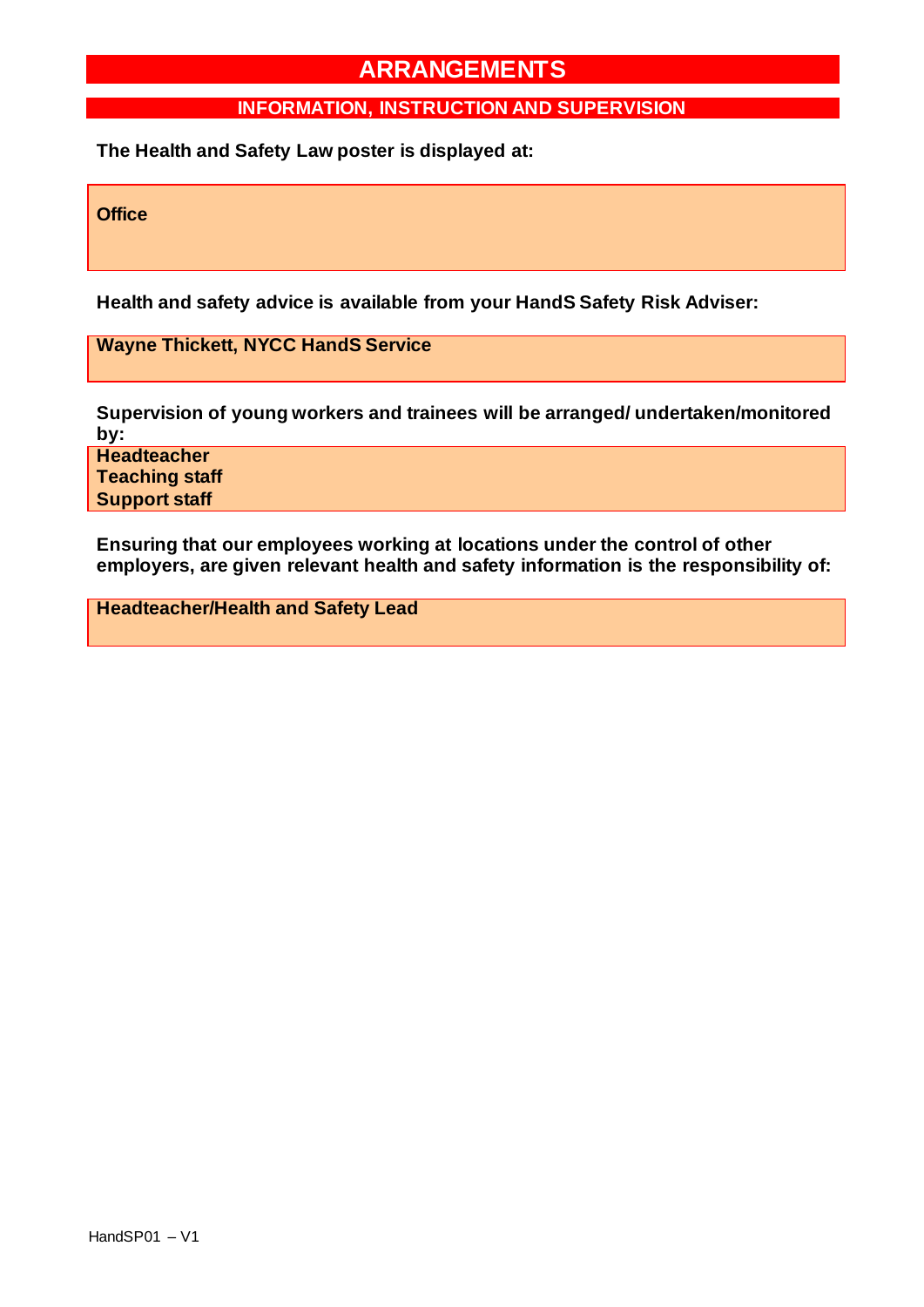#### **COMPETENCY FOR TASKS AND TRAINING**

**Induction training will be provided for all employees by:**

**The Headteacher/ Health and Safety Lead**

**Job specific training will be provided by:**

**The Headteacher/ Health and Safety Lead NYCC HandS Team External providers where necessary**

**Health and Safety Training Requirements:**

**Asbestos/Legionella training**

**First Aid training**

**Fire Awareness / Fire Warden training**

**Working at Height / Safe Ladder use/ Manual handling**

**Educational Visit Training** 

**All other aspects of cleaning and caretaking; Catering, Grounds and Sports Equipment maintenance.** 

**Training records are kept:**

**School Office**

**Training will be identified, arranged and monitored by:**

**The Headteacher/ Health and Safety Lead**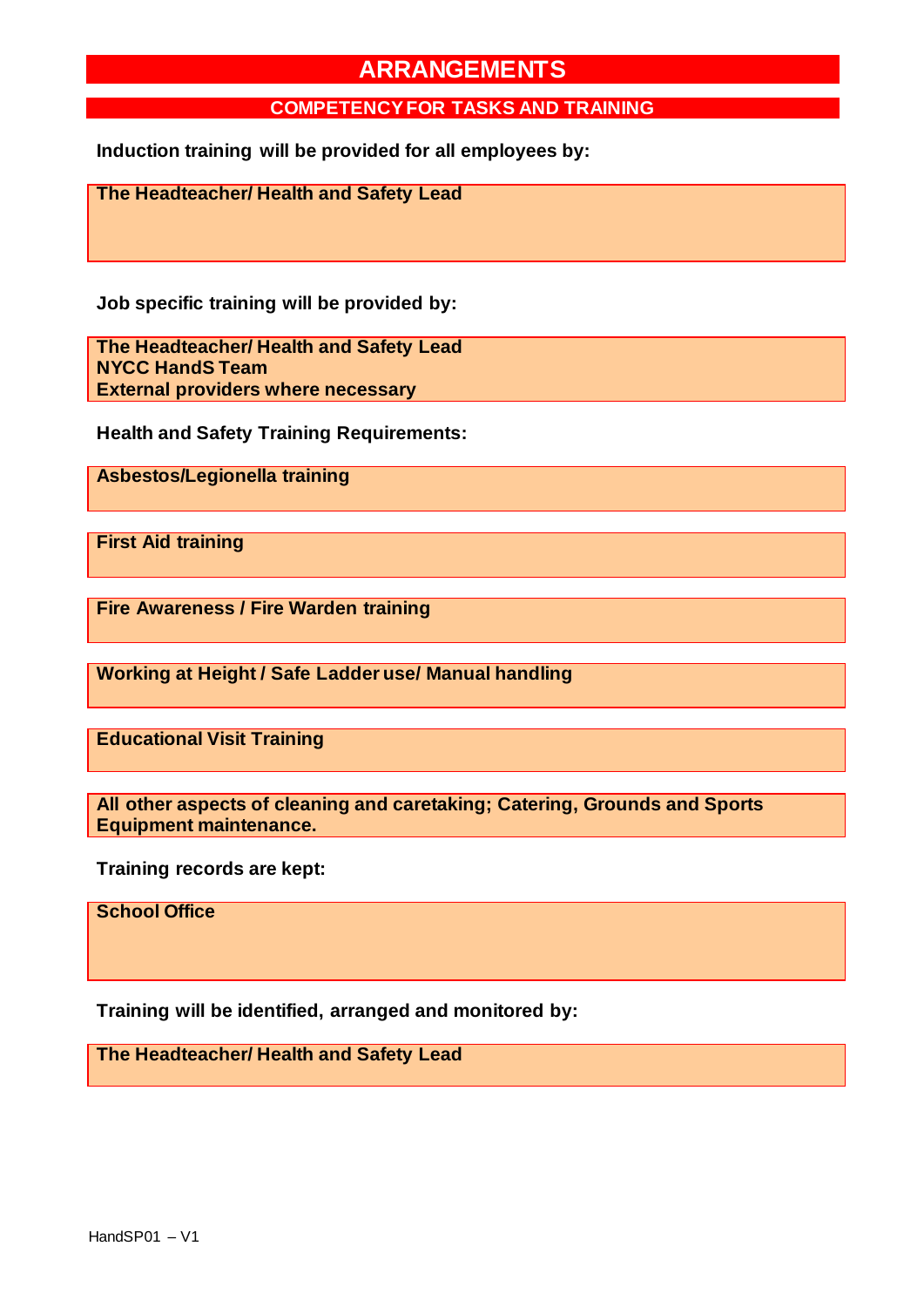### **ACCIDENTS, INCIDENTS, FIRST AID AND WORK-RELATED ILL HEALTH**

**Locations of First Aid Boxes:**

**Classrooms Office Kitchen**

**The first aiders are:**

**All staff are emergency aid trained**

**Appointed First aiders – Office staff.**

**All accidents and cases of work-related ill health are to be recorded in the accident book. The book is kept:**

**In the office Staff Folder on server**

**The person responsible for reporting accidents, diseases and dangerous occurrences to the NYCC CYPS Health and Safety section is:**

**The Headteacher/ Health and Safety Lead**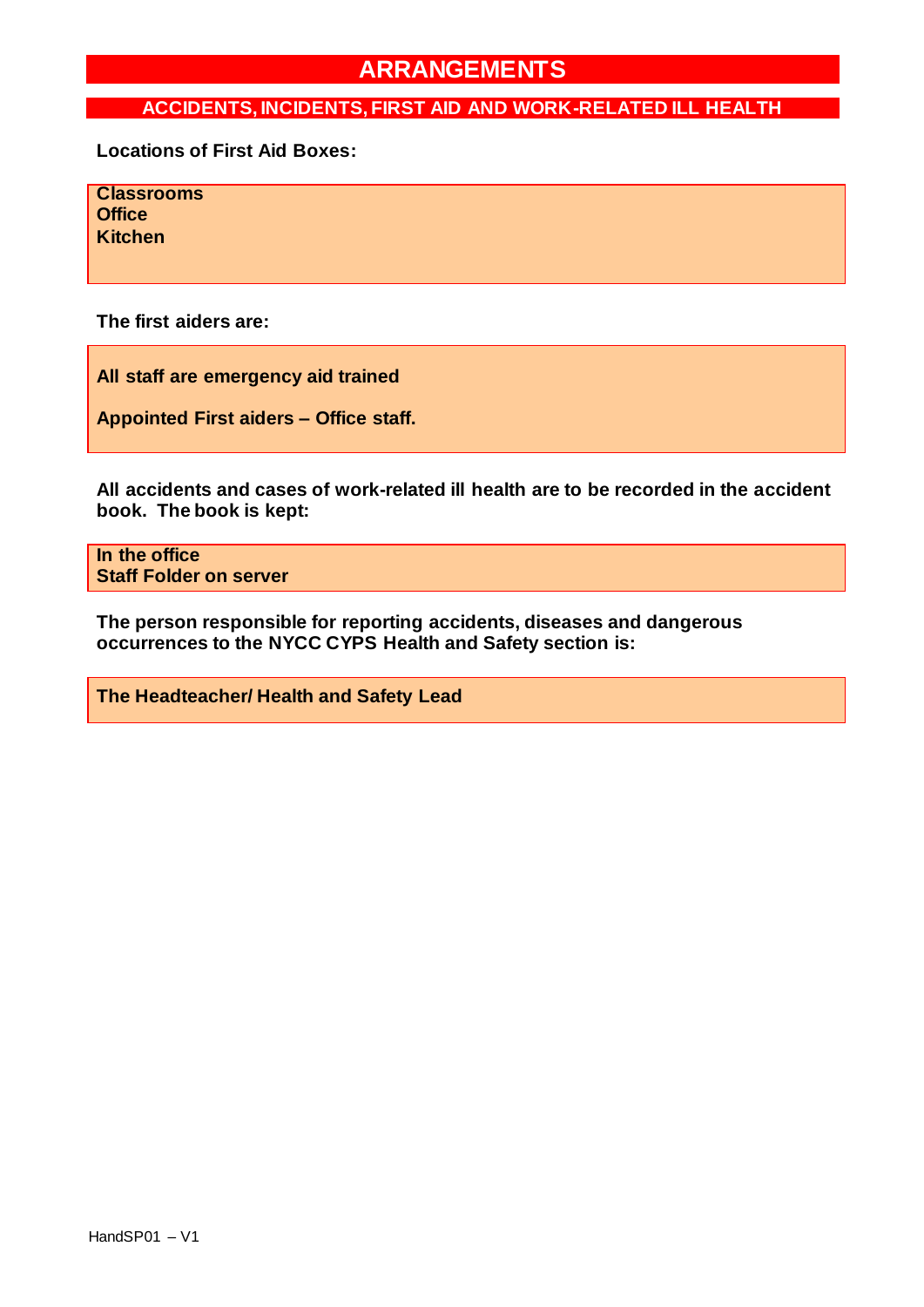#### **MONITORING**

**To check our working conditions, and ensure our safe working practices are being followed, we will undertake:**

**Legionnella testing Asbestos inspection Termly Visual H & S inspection Establishment Hands Service Inspection PAT testing Fixed appliance electrical testing Extraction fans maintenance Property Services Condition Survey Prioritised programme of risk assessment Boiler room annual inspection Gulleys and Gutters checked and cleaned Pest control Sports and Gym equipment maintenance**

**Health and Safety inspections Report weekly in staff meetings Report at termly Governor's meetings Investigate any accidents, sickness absences or reported incidents that occur.**

**The person responsible for investigating accidents is:**

**Headteacher/ Health and Safety Lead**

**The person responsible for investigating work-related causes of sickness absences is:**

**Headteacher/ Health and Safety Lead, Occupational Health**

**The person responsible for acting on investigation findings to prevent a recurrence is:**

**Headteacher/ Health and Safety Lead, Occupational Health**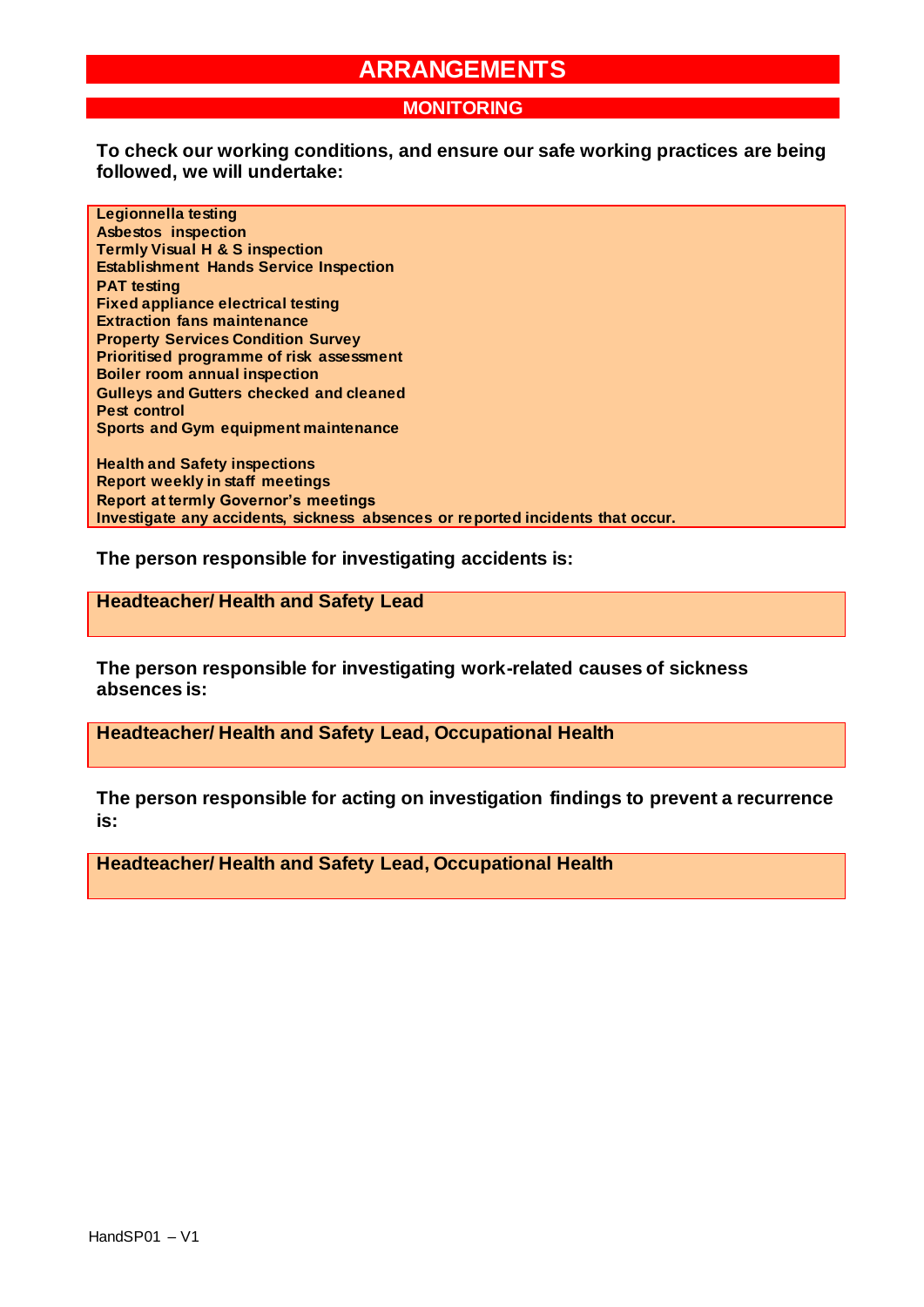### **ASBESTOS RISK MANAGEMENT**

**The Responsible Officer for asbestos management is:**

**Headteacher/ Health and Safety Lead**

**The Asbestos Risk Management file is kept in:**

**Admin Office**

**Site plans showing the location of asbestos containing materials (ACM's) are kept in:**

**Admin Office**

**Ensuring that contractors are made aware of the location of ACM's and that they sign the relevant permit to work is the responsibility of:**

**Office Manager – Helen Clough**

**Asbestos risk assessments will be undertaken by:**

**Headteacher/ Health and Safety Lead External Contractors**

**Visual inspections of the condition of ACM's will be undertaken by:**

**Headteacher/ Health and Safety Lead**

**Records of the above inspections will be kept in:**

**Admin Office – Asbestos Risk Management Folder**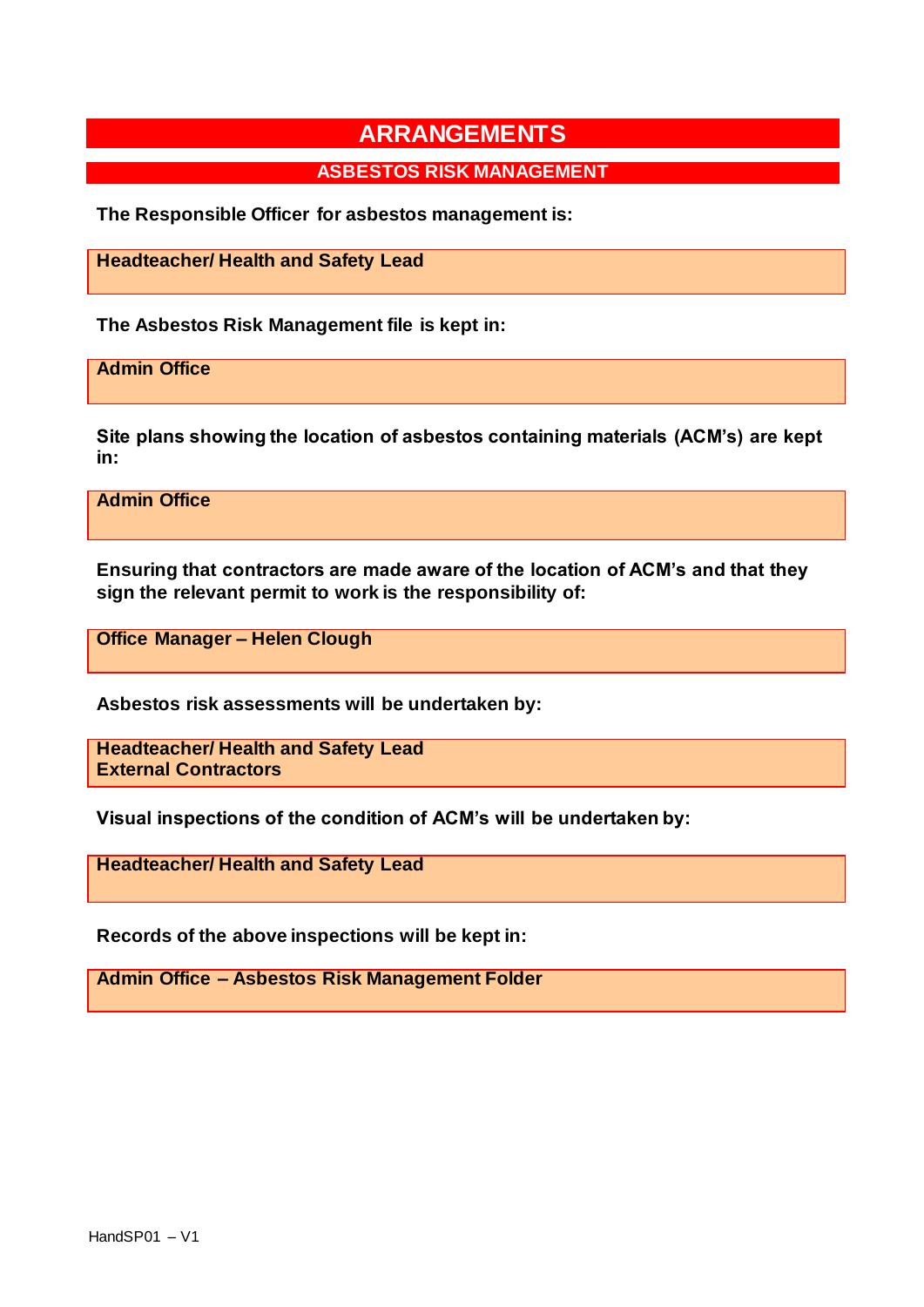#### **LEGIONELLOSIS MINIMISATION**

**The two 'Nominated Persons' for Water Management at the premises are:**

**Building Cleaning Services (NYCC)**

**Risk assessments detailing on-site tasks for the minimisation of** *Legionellosis* **risk are kept in:**

**The White Hertel File in Main Office**

**The person responsible for carrying out the on-site tasks set out in the above assessments is:**

**Building Cleaning Services (NYCC)**

**Record showing that the above on-site tasks have been undertaken are kept in:**

**Water Management Arrangements Folder**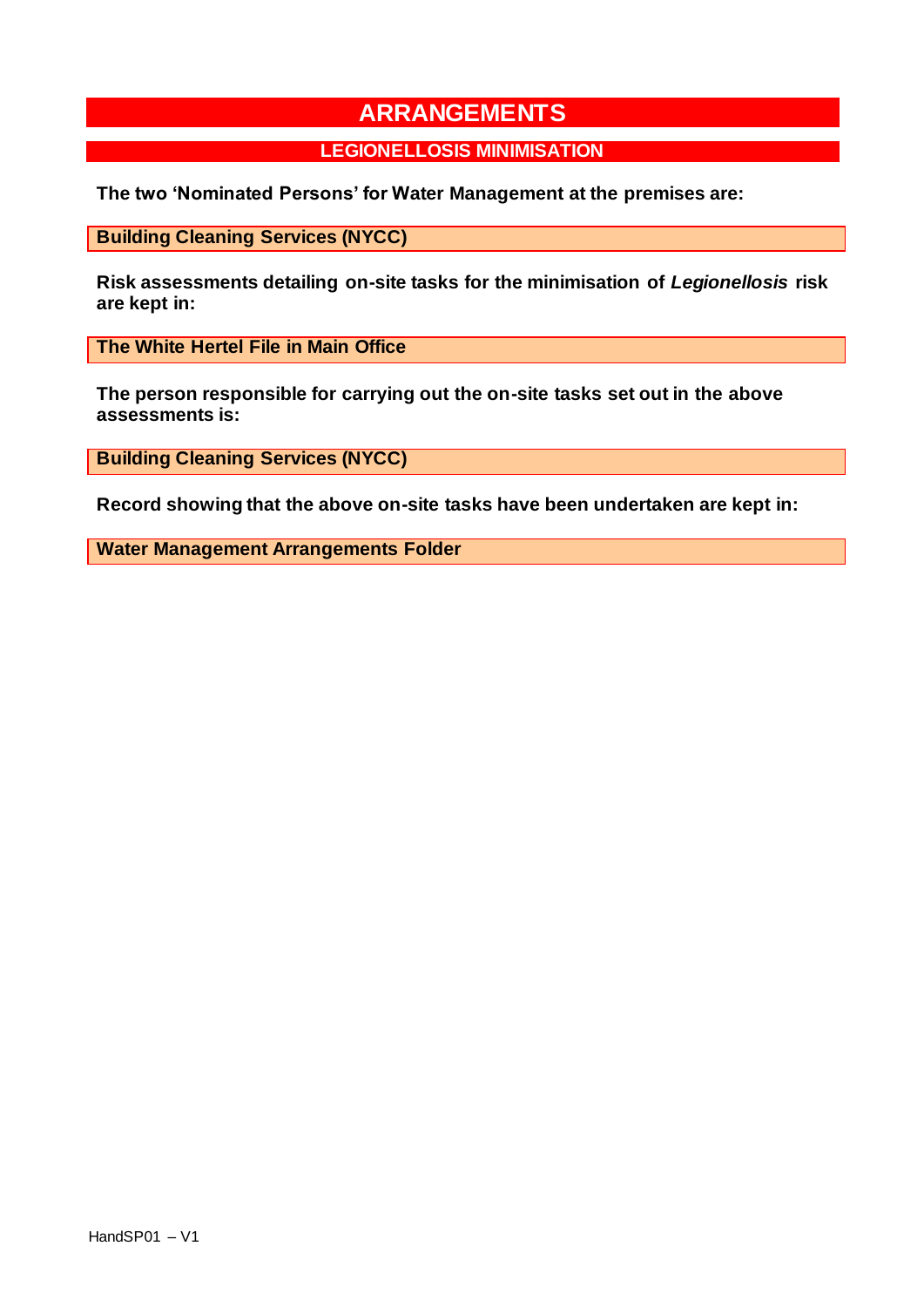**WORK AT HEIGHT**

**All work at height in the establishment must be authorised by:**

**Headteacher/ Health and Safety Lead**

**Risk assessments for working at height are to be completed by:**

**Headteacher/ Health and Safety Lead**

**Equipment used for work at height is to be checked by and records kept in:**

**Health and Safety Folder**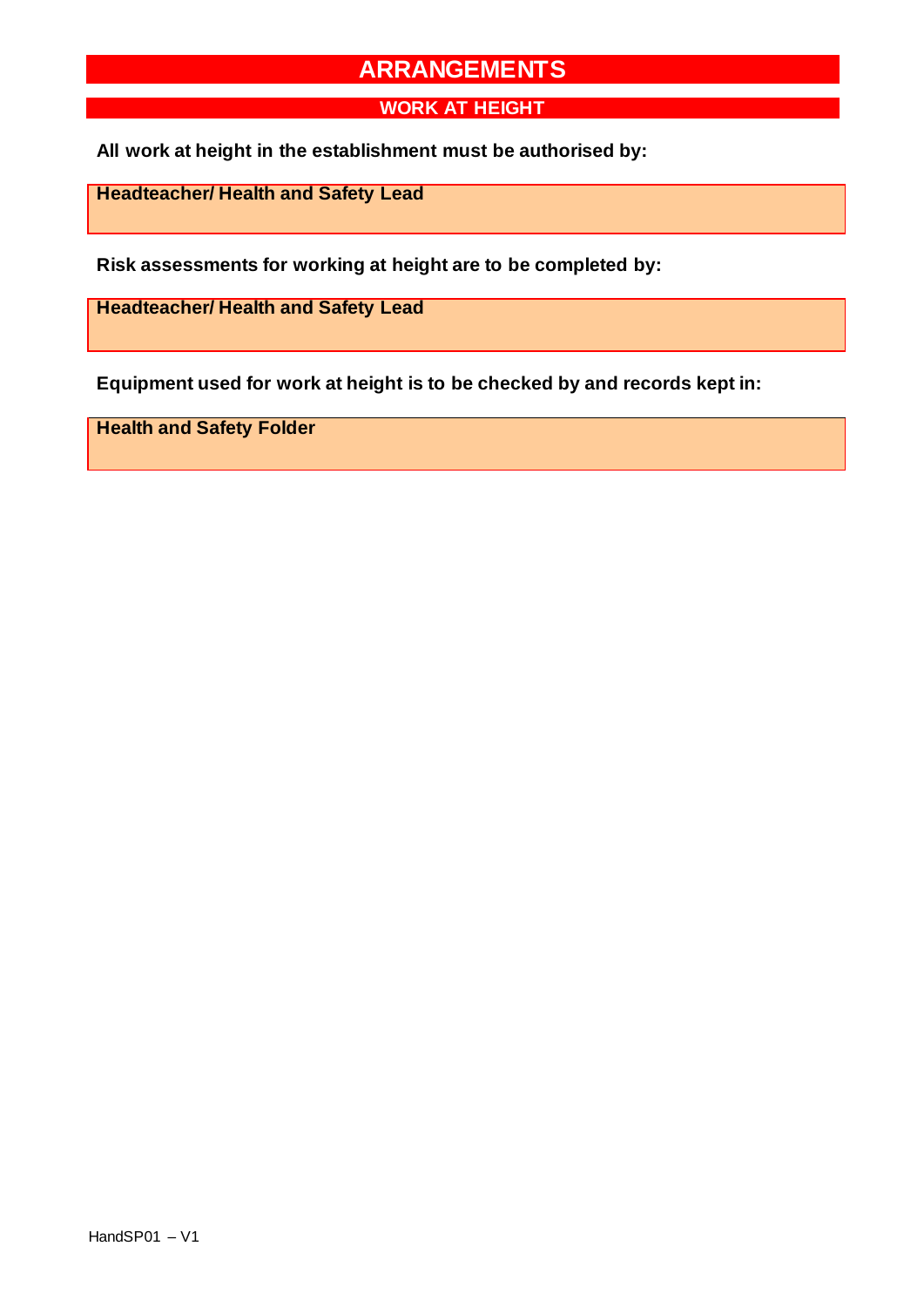**EDUCATIONAL VISITS**

**Off-site educational visits must be authorised by:**

**Headteacher/ Health and Safety Lead, EVC Lead**

**The Educational Visits Co-ordinator(s) is/are:**

**Mr Mark Vasey**

**Risk assessments for off-site visits are to be completed by:**

**Group Leader**

**NYCC Policy, Procedures & Guidance for Educational Visits are kept in:**

**Office Shared Folder**

**Details of off-site activities are to be logged onto Evolve by:**

**Mr Mark Vasey**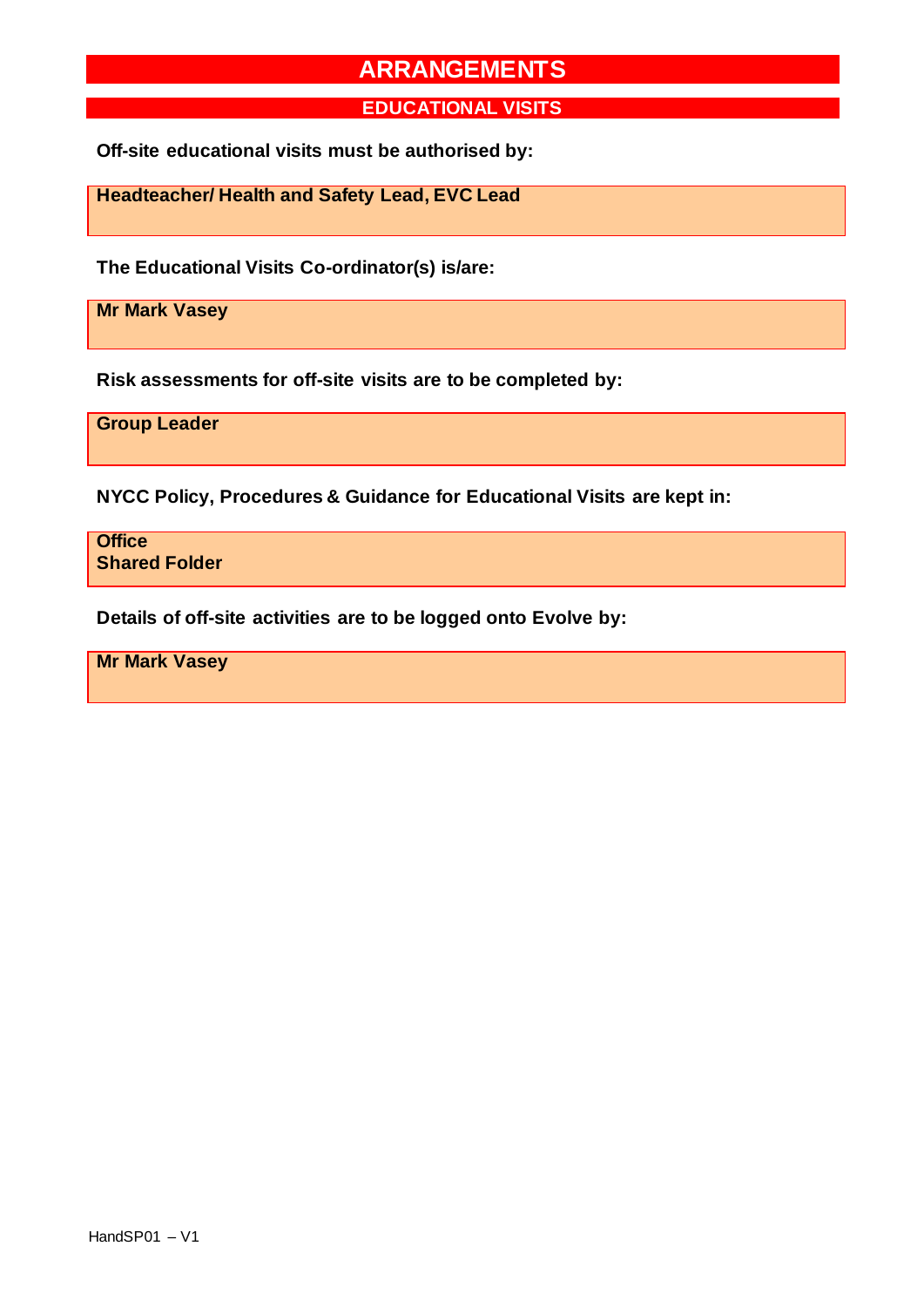### **EMERGENCY PROCEDURES – FIRE AND EVACUATION**

**The person responsible for ensuring that the fire risk assessment is undertaken and implemented is:**

| <b>Headteacher/ Health and Safety Lead</b> |  |
|--------------------------------------------|--|

#### **Escape routes are checked by/every:**

| <b>Health and Safety Lead</b> | <b>Daily</b> |
|-------------------------------|--------------|
| <b>All staff</b>              |              |

**Fire extinguishers are maintained and checked by/every:**

| <b>Chubb</b> | Annually |
|--------------|----------|
|              |          |

**Alarms are tested by/every:**

| <b>Health and Safety Lead</b> | <b>Weekly</b> |
|-------------------------------|---------------|
| <b>Caretaker</b>              |               |

**Emergency evacuation will be tested:**

**Termly**